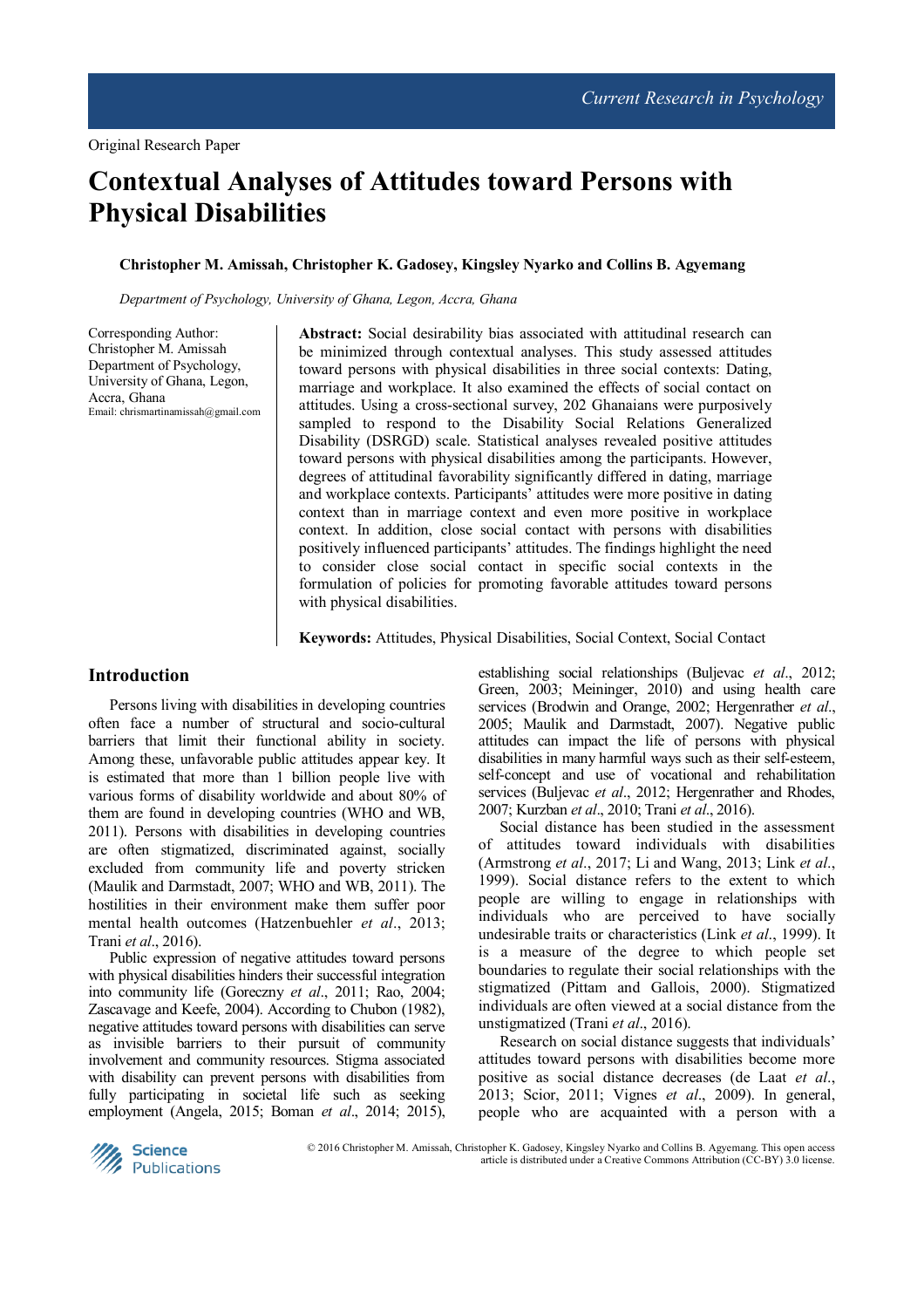disability tend to express more positive attitudes toward persons with disabilities (Erbaydar *et al*., 2015; Rosenbaum *et al*., 1988; Scior, 2011). Erbaydar *et al*. (2015) observed that close contact and interaction with persons with disabilities were associated with more positive attitudes. Their study revealed more favorable attitudes among employees who had acquaintance with persons with disabilities and employees who were once caretakers of persons with disabilities.

Similarly, Rosenbaum *et al*. (1988) reported that students who had frequent contacts with a disabled schoolmate or had a disabled friend showed more positive attitudes toward their disabled peers. In a review of 22 studies, Seewooruttun and Scior (2014) found compelling evidence for the positive influence of social contact with persons with disabilities. Despite these findings, some researchers have reported that social contact has no significant effect on attitudes toward persons with physical disabilities (Bossaert *et al*., 2011; Findler *et al*., 2007).

Social distance operates within social contexts and plays a significant role in the measurement of attitudes (Ajzen and Fishbein, 1980; Grand *et al*., 1982). Attitudes are usually expressed toward a specific target, in a given social context and at a given time (Ajzen, 1988; 2001). Given that social distance is a function of social context, it is important to consider social contexts and social relationships in studies that investigate attitudes toward persons with disabilities. Attitudes toward persons with disabilities appear to be less favorable in dating and marriage contexts than in workplace contexts (DeLoach, 1994; Karnilowicz *et al*., 1994; Grand *et al*., 1982; Strohmer *et al*., 1984; Stovall and Sedlacek, 1983).

The theory of social stigma (Goffman, 1963; 1968) helps explain how persons with physical disabilities experience stigma and discrimination. According to this theory, stigma is a construction of deviation from some ideals or expectations, such as the ideal to be free from disfiguring or fatal infectious disease. Whenever this deviation is observed in a person, a powerful discrediting social label is attached to the individual which ultimately changes the way the individual views the self. Individuals who do not meet normative expectations due to undesirable traits become outcasts in the social web of society. Thus, the disconnection between what is desirable and what is actual dents their social identity and isolates them from self and societal acceptance.

Goffman (1968) identified three elements of stigma that characterize disabilities: Blemishes of personal character, stained social identity and physical deformity or defects. In line with Goffman's proposition, Wahl (1999) maintained that persons with physical disabilities are often portrayed as highly dependent, less competent and fundamentally different. Katz (1981), in his interpretation of Goffman's theory, argued that stigma covers a perception of negative characteristics that are directly

related to isolation and rejection and result in prejudice and discrimination. Similarly, Parker and Aggleton (2003) indicated that stigma reintroduces inequalities of class, race and gender. The unequal treatment of these categories of people results in unhealthy psychological consequences for disadvantaged groups. According to Goffman (1968), the stigmatized end up internalizing the norms that alienate them from community life. The internalization of these negative labels make persons with physical disabilities experience several forms of psychological problems such as anxiety, low self-esteem, depression and maladaptive adjustment.

Most attitudinal research face the problem of social desirability response bias. Daruwalla (1999) indicated that while the public verbalize positive attitudes toward persons with physical disabilities, they have inward unfriendly feelings. In the light of this, it is necessary to assess attitudes in specific social contexts that elicit truer responses from participants. The rationale for this study therefore is to provide up-to-date information on attitudes toward persons with physical disabilities in specific social contexts in the Ghanaian setting. The current study thus aimed at assessing attitudes in dating, marriage and workplace contexts. These three social contexts are likely situations for the display of actual attitudes toward persons with physical disabilities. In line with the aim, the following hypotheses were tested:

- Ghanaians are likely to have positive attitudes toward persons with physical disabilities
- Attitudes toward persons with physical disabilities will be more positive in the workplace than in dating and marital relationships
- Close social contact with persons with disabilities is likely to produce more positive attitudes toward persons with physical disabilities

## **Method**

## *Participants*

Participants were selected from the Greater Accra Region of Ghana. There are 10 geographical regions in Ghana among which is the Greater Accra Region where the capital city of Ghana, Accra, is located. The Greater Accra Region has a diverse and growing population of about 4 million people (GSS, 2012) and serves as the administrative hub for the implementation of welfarerelated issues on disabilities. The diversity of its population made it the best choice for the study. A total of 202 participants were selected through the use of the purposive sampling technique. The participants included individuals in dating relationships, those at the verge of making a decision to enter into marriage and those preparing to enter or already in working professions. Such individuals interact with persons with disabilities in various capacities (e.g., as peer, co-worker, supervisor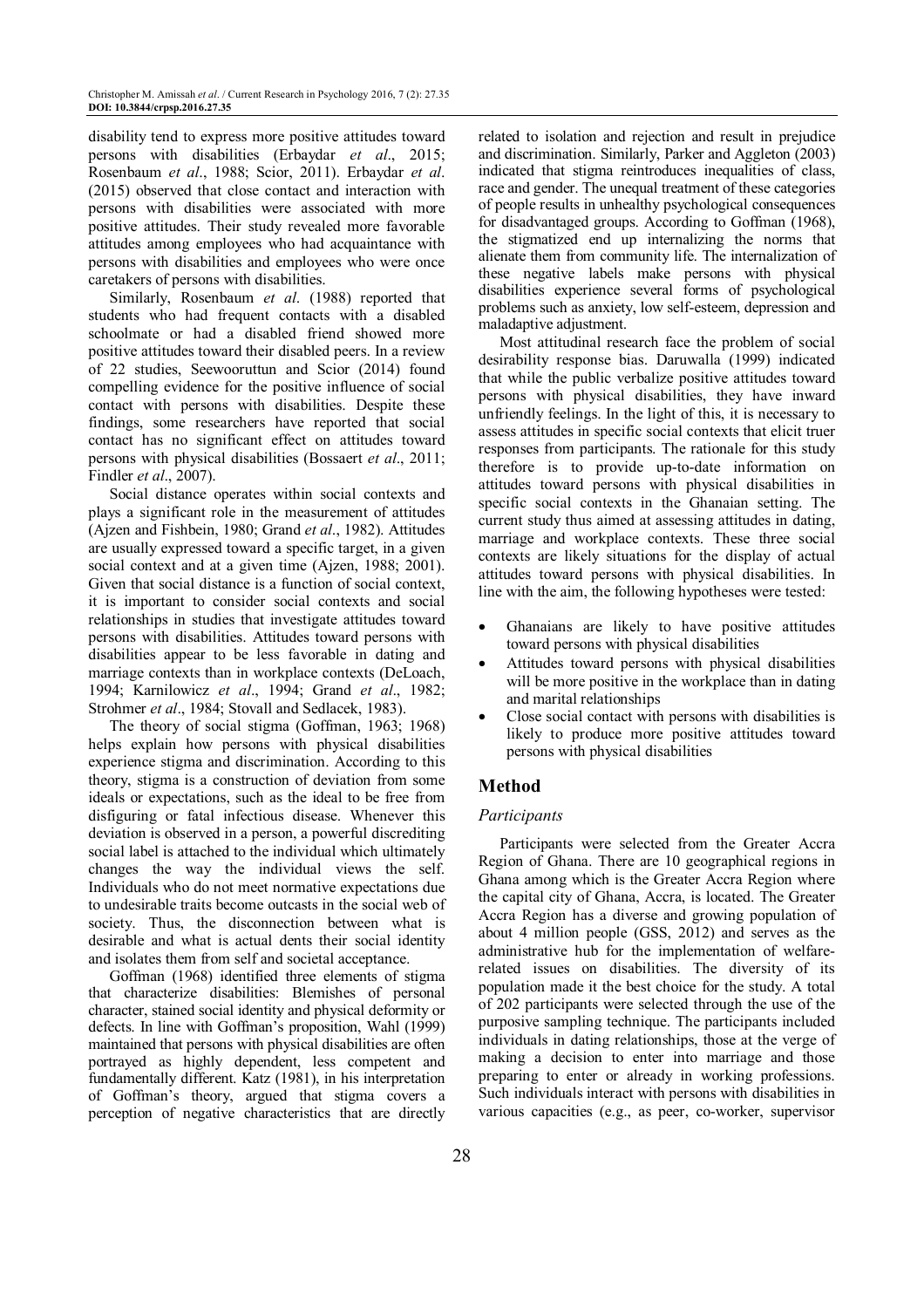and subordinate). These characteristics were relevant in enhancing contextual analyses of attitudes toward persons with physical disabilities.

In their bid to obtain a representative sample, the researchers used ethnic identity as the main criterion for sample selection, with age, gender, religion, relationship status and educational background as sub-criteria. Four main Ghanaian ethnic groupings were considered in the sample selection namely Akans, Ewes, Northerners and Gas. The Akans, who are the dominant group, were fairly represented by  $58.4\%$  ( $n = 118$ ). Ewes were represented by 18.8% ( $n = 38$ ), Northerners by 16.8% ( $n = 34$ ) and Gas by  $6.0\%$  ( $n = 12$ ). The ages of the participants ranged from 18 to 67 years  $(M = 31.22, SD = 9.54)$ . There were 45.5% males (*n* = 92) and 54.5% females (*n* = 110), reflective of the female dominance in the population. In terms of religious affiliation, 86.6% of the participants (*n* = 175) were Christians, reflective of the Christian dominance of the Ghanaian population. Muslims constituted 12.4% ( $n = 25$ ) and Traditionalists constituted only  $1.0\%$  ( $n = 2$ ) of the sample. It must be noted that whilst many Ghanaians cling to their traditional beliefs and practices, only a few identify with the Traditional African Religion (Abotchie, 2008). Regarding relationship status, 24.8% of the participants were single  $(n = 50)$ , 58.9% were dating (*n* = 119), 14.9% were married (*n* = 30) and 1.5% were divorced (*n* = 3). Finally, educational background analyses revealed that participants with basic education were  $10.4\%$  ( $n = 21$ ), those with secondary education were  $42.6\%$  ( $n = 86$ ) and those with tertiary education were  $47.0\%$  ( $n = 95$ ). These characteristics indicate that the study sample was all inclusive and fairly representative of the Ghanaian population.

#### *Design*

Quantitative cross-sectional survey was employed. The design involved the accumulation of data through the use of carefully and systematically framed questions. This design allowed the researchers to obtain self-report information of participants regarding their attitudes toward persons with physical disabilities.

#### *Measures*

Attitudes toward persons with physical disabilities were assessed using the Disability Social Relations Generalized Disability (DSRGD) Scale created by Hergenrather and Rhodes (2007). The DSRGD is an 18 item scale that considers the multidimensionality of attitudes toward persons with disabilities in specific social contexts. Each item is evaluated using a 5-point Likert response scale ( $5 =$ *strongly agree*;  $4 =$ *agree*,  $3 =$ Neutral; 2 = *disagree*, 1 = *strongly disagree*). DSRGD has three subscales that reflect three specific social contexts: Dating, marriage and work. The dating subscale is a 6-item measure of attitudes toward persons with disabilities in the social context of dating. It

assesses friendship, level of comfort in dating, worries about what others think, embarrassment regarding helping one's date in public, willingness to have a sexual relationship and comfort having sexual intercourse. A sample item of the dating subscale is "When dating a person with a disability, I would not feel uncomfortable if people would stare." The marriage subscale is a 6-item measure of attitudes toward persons with disabilities within the social context of marriage. It assesses marital consideration, marital intent, partner dependence, comfort making love, partner's ability to earn income and partner responsibility as a parent. An item of this subscale is "A spouse with a disability would not be too dependent on me." Finally, the work subscale is a 6-item measure of attitudes toward persons with disabilities within the social context of work. It assesses co-worker relationships, requirement of accommodation assistance, considerations of words during conversation, co-worker interaction, co-worker socialization and ability to execute job duties. A sampled item of this subscale is "In the workplace, I would have a close relationship with a co-worker who has a disability."

Empirical studies have confirmed the psychometric value of the DSRGD. Among a college sample, Gordon *et al*. (1990) found significant differences in attitudes toward the disabled within the social contexts of dating, marriage and work. It is on this basis that the DSRGD was found useful for the current study. Appreciable values of internal consistency reliability coefficients have been reported for the DSRGD scale and its subscales. Based on Loevinger's (1954) criteria, excellent Cronbach's alpha coefficients were reported for the DSRGD (0.89) and the dating subscale (0.92); and good Cronbach's alpha coefficients for the marriage (0.83) and the work (0.81) subscales (Hergenrather and Rhodes, 2007). In the present study, DSRGD recorded 0.86 Cronbach's alpha coefficient; 0.87 for the dating subscale; 0.81 for the marriage subscale; and 0.79 for the workplace subscale. These coefficients suggest that the DSRGD is a reliable instrument even in the Ghanaian cultural context. According to De Vaus (2002), a scale with Cronbach's alpha coefficient of 0.70 or more should be considered reliable.

#### *Procedure*

The researchers and 14 research assistants who were mainly students of the University of Ghana constituted a research team for data collection. A letter of introduction was obtained from the Department of Psychology of the University of Ghana. The letter introduced the researchers and their assistants as faculty members and students of the department respectively. The research assistants were chosen based on their affiliation to and familiarity with, communities in the region where the study was to be conducted. They were graduate students pursuing their MPhil studies at the Department of Psychology of the University of Ghana. They had each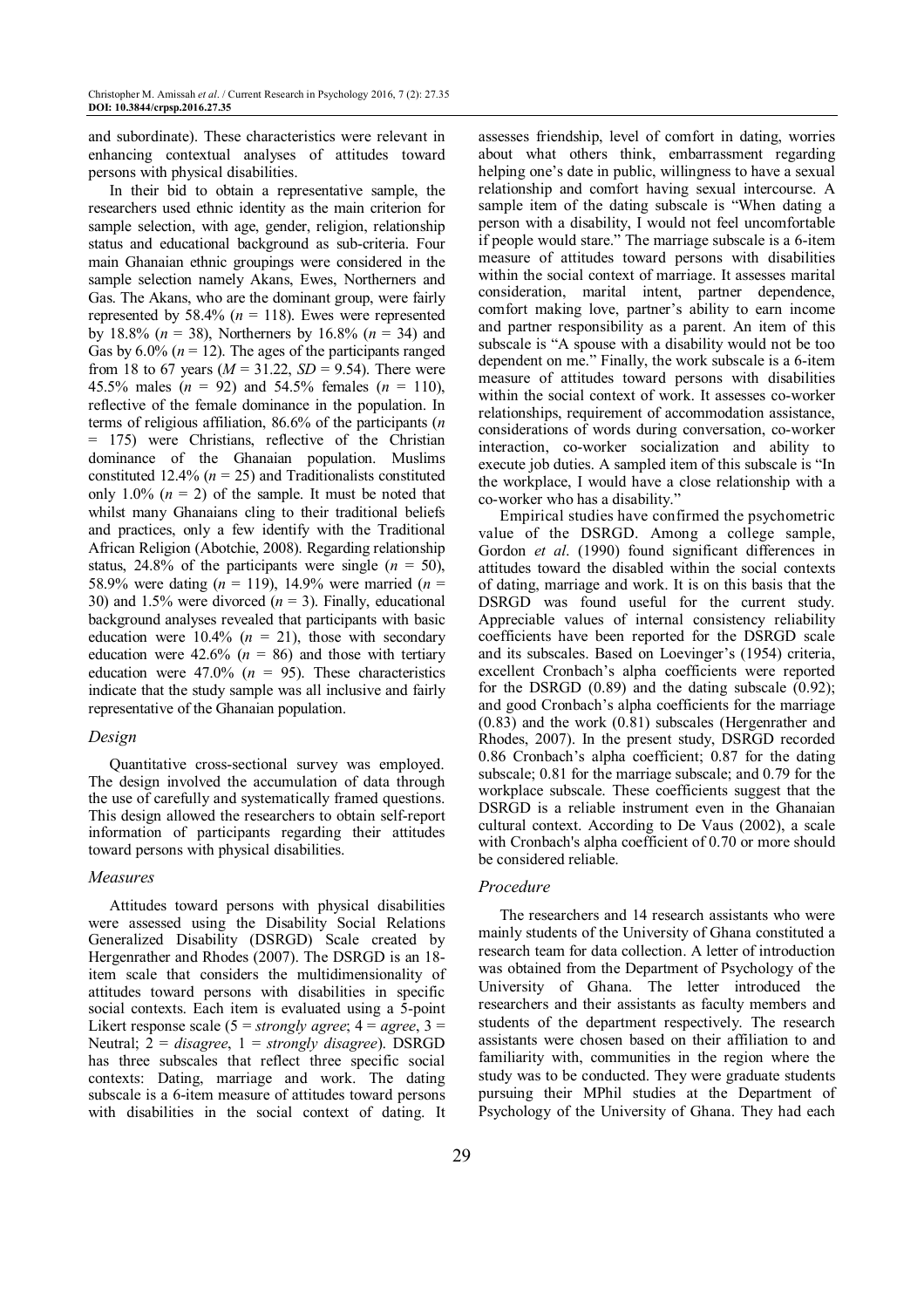completed courses in experimental psychology, research methodology and statistics for psychologists. In addition, they had exposure to children living with disabilities. Their fundamental knowledge in research and good understanding of issues relating to disabilities made them a good choice as research assistants for the study. After declaring their voluntary commitment to the research project, the research assistants underwent a dayorientation program during which they received detailed information about the nature and purpose of the study, skills and ethics regarding data collection and protocols to be observed while collecting data.

After the training, the research team administered the research questionnaires in their respective communities during their long vacation. In order to obtain informed consent of participants, team members first explained the purpose and significance of the study to prospective research participants. Team members also assured prospective participants of utmost confidentiality in their participation and responses. After obtaining informed consent from a participant, he or she was given the questionnaire and allowed ample time to provide appropriate responses. Participation was voluntary and participants reserved the right to withdraw from the study at all times. No financial or material inducement was offered to participants. Participants were reminded to read instructions before responding to questions in the various sections of the questionnaire. Team members received questionnaires upon completion and expressed gratitude to respondents for their participation. Upon resumption of the semester, the research team met and collated the questionnaires for analysis. The researchers coded and analyzed the questionnaires using the Statistical Package for Social Sciences (SPSS) program. The analysis was conducted in line with the research hypotheses.

## *Data Analyses*

The one-sample *t* test, the independent-samples *t* test, the Pearson product-moment correlation coefficient (Pearson *r*) test, the repeated measures test and the Least Significant Difference (*LSD*) post hoc test were employed in the data analyses. The use of these tests was appropriate because the dependent variable (i.e., attitudes) was measured on the interval scale and the distribution of data was normal in form. The one-sample *t* test was used to analyze the first research hypothesis which assessed attitudes of the sample against the expected attitudes of the general population (denoted with the average score on the scale). The repeated measures test was used to analyze the second research hypothesis which compared attitudes of the respondents in three different contexts (dating, marriage and workplace). A significant *F*-ratio led to the use of the *LSD* post hoc test. The independent-samples *t* test was used to analyze the third research hypothesis which

compared attitudes of two mutually-exclusive groups (i.e., respondents with close social contact and respondents with distant contact). It was also used to assess the impact of certain demographic variables (i.e., gender and educational background) on respondents' attitudes toward persons with physical disabilities. Finally, the Pearson  $r$  test was used to determine the strength and direction of relationship existing between respondents' age (measured on the interval scale) and their attitudes toward persons with physical disabilities.

## **Results**

Table 1 shows significant positive attitudes toward persons with physical disabilities among the study sample  $(t_{(201)} = 9.99, p = 0.000)$ . The mean score reveals that respondents' attitudes  $(M = 60.41, SD = 9.11)$  were significantly higher than average (Average  $= 54.00$ ). Although age had a significant positive correlation with attitudes  $(r = 0.15, p < 0.05)$  (Table 2), there was no significant impact of gender  $(t_{(200)} = 1.11, p > 0.05)$  and education  $(t_{(200)} = -0.07, p > 0.05)$  on respondents' attitudes toward persons with physical disability (Table 3). The data thus confirm the prediction that "Ghanaians are likely to have positive attitudes toward persons with physical disabilities."

Table 4 shows that attitudes toward persons with physical disabilities significantly differed depending on context  $(F_{(1,2)} = 16.84, p = 0.000)$ . Attitudes toward persons with physical disabilities were most positive in workplace context  $(M = 20.96, SD = 3.02)$ , more positive in dating context  $(M = 20.15, SD = 4.49)$  and positive in marriage context  $(M = 19.30, SD = 4.12)$ . The data support the second hypothesis that "Attitudes toward persons with physical disabilities will be more positive in workplace context than in dating and marital relationships."

Table 5 displays the independent-samples *t* test results on the effect of close social contact on attitudes toward persons with physical disabilities. It reveals a significant effect of close social contact on attitudes toward persons with physical disabilities among the study sample  $(t_{(200)} = 3.12, p < 0.01)$  and in the contexts of dating  $(t_{(200)} = 2.45, p < 0.05)$ , marriage  $(t_{(200)} = 2.52, p$  $<$  0.05) and workplace  $(t_{(200)})$  = 2.25, *p*  $<$  0.05). Respondents with close social contact with persons with disabilities were more positive in their attitudes toward persons with physical disabilities  $(M = 62.85, SD = 8.27)$ than those without close social contact  $(M = 58.84, SD =$ 9.31). This observation was consistent across dating, marriage and workplace contexts (Table 5). These results provide evidence in support of the third research hypothesis that "Close social contact with persons with physical disabilities is likely to produce more positive attitudes toward persons with physical disabilities."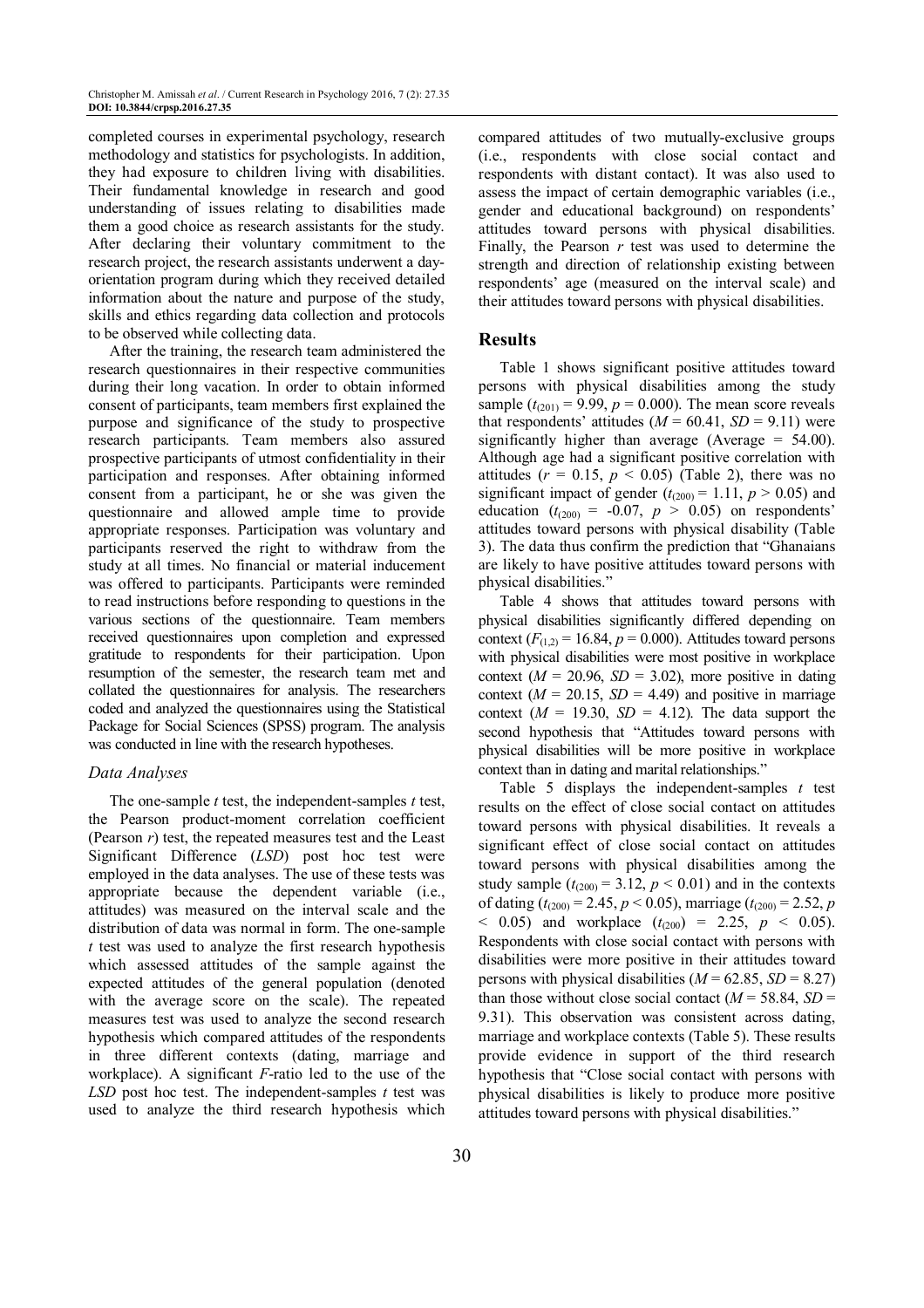Christopher M. Amissah *et al*. / Current Research in Psychology 2016, 7 (2): 27.35 **DOI: 10.3844/crpsp.2016.27.35** 

|                                    |     | <b>Table 1:</b> Attitudes toward persons with physical disabilities                       |             |             |           |       |
|------------------------------------|-----|-------------------------------------------------------------------------------------------|-------------|-------------|-----------|-------|
|                                    |     | Mean $(SD)$                                                                               | Average     |             |           |       |
| Attitudes                          | 202 | 60.41(9.11)                                                                               | 54.00       | 9.99        | 201       | 0.000 |
|                                    |     | Table 2: Correlations between age and attitudes toward persons with physical disabilities |             |             |           |       |
|                                    |     |                                                                                           |             |             |           |       |
| $1. \text{Age}$                    |     |                                                                                           |             |             |           |       |
| 2. General attitude                |     | $0.15^*$                                                                                  |             |             |           |       |
| 3. Dating attitude                 |     | 0.08                                                                                      | $0.84$ **   |             |           |       |
| 4. Marriage attitude               |     | $0.12^*$                                                                                  | $0.86^{**}$ | $0.59^{**}$ |           |       |
| $0.17***$<br>5. Workplace attitude |     |                                                                                           | $0.23***$   | $0.23$ **   | $0.35***$ |       |
| $*_{n}$ / 0.05 · **n / 0.01        |     |                                                                                           |             |             |           |       |

 $~^{\ast}p < 0.05;$   $~^{\ast}$  $\ast$  $p < 0.01$ 

#### **Table 3:** Impact of gender and educational background on attitudes toward persons with physical disabilities

| Variables                    | n   | Mean         | aı  |         |       |
|------------------------------|-----|--------------|-----|---------|-------|
| Gender                       |     |              |     |         |       |
| Males                        | 92  | 61.19(9.69)  | 200 | 1.11    | 0.268 |
| Females                      | 10  | 59.76 (8.59) |     |         |       |
| Educational background       |     |              |     |         |       |
| Low education $\mathbf{u}^a$ | 44  | 60.27(9.46)  | 200 | $-0.07$ | 0.942 |
| High education <sup>b</sup>  | 158 | 60.42(9.10)  |     |         |       |

*a Low education* denotes educational levels up to second cycle of the Ghanaian educational system.

*<sup>b</sup>High education* denotes educational levels beyond second cycle of the Ghanaian educational system

**Table 4:** Attitudes toward persons with physical disabilities in dating, marriage and workplace contexts

| Contexts  |     | Mean $(SD)$         | at |       |     |
|-----------|-----|---------------------|----|-------|-----|
| Dating    | 202 | 20.15<br>(4.49)     | -  | 16.84 | 000 |
| Marriage  | 202 | $19.30^*$ (4.12)    |    |       |     |
| Workplace | 202 | $20.96^*$<br>(3.02) |    |       |     |

\*Least Significant Difference (LSD): p <0 .05

| <b>Table 5:</b> Effect of social contact on attitudes toward persons with physical disabilities |     |              |     |      |       |  |
|-------------------------------------------------------------------------------------------------|-----|--------------|-----|------|-------|--|
| Social contact                                                                                  | n   | Mean $(SD)$  | df  |      |       |  |
| General attitudes                                                                               |     |              |     |      |       |  |
| Close contact                                                                                   | 79  | 62.85(8.27)  | 200 | 3.12 | 0.002 |  |
| Distant contact                                                                                 | 123 | 58.84 (9.31) |     |      |       |  |
| Dating attitude                                                                                 |     |              |     |      |       |  |
| Close contact                                                                                   | 79  | 21.10(4.16)  | 200 | 2.45 | 0.015 |  |
| Distant contact                                                                                 | 123 | 19.54 (4.60) |     |      |       |  |
| Marriage attitude                                                                               |     |              |     |      |       |  |
| Close contact                                                                                   | 79  | 20.20(4.01)  | 200 | 2.52 | 0.012 |  |
| Distant contact                                                                                 | 123 | 18.72(4.10)  |     |      |       |  |
| Workplace attitude                                                                              |     |              |     |      |       |  |
| Close contact                                                                                   | 79  | 21.54 (2.84) | 200 | 2.25 | 0.026 |  |
| Distant contact                                                                                 | 123 | 20.58(3.08)  |     |      |       |  |

**Table 5:** Effect of social contact on attitudes toward persons with physical disabilities

## **Discussion**

The purpose of the research was to provide contextual analyses on attitudes toward persons with physical disabilities. Based on the premise that measurements of public attitudes toward persons with disabilities ought to be situated in social contexts, the researchers examined attitudes of Ghanaians toward persons with physical disabilities within the social contexts of dating, marriage and workplace. They also assessed the impact of social contact on attitudes towards persons with physical disabilities. Findings of the study revealed that Ghanaians generally have positive attitudes toward persons with physical disabilities. However, attitudes toward persons with physical disabilities were less positive in marriage context than in dating context but more positive in workplace context. Close social contact with persons with disabilities had a positive influence on attitudes toward persons with physical disabilities.

Consistent with prediction, it was observed that Ghanaians have positive attitudes toward persons with physical disabilities. This points out a changing trend in Ghanaians' attitudes towards persons with physical disabilities. It suggests that the traditional beliefs about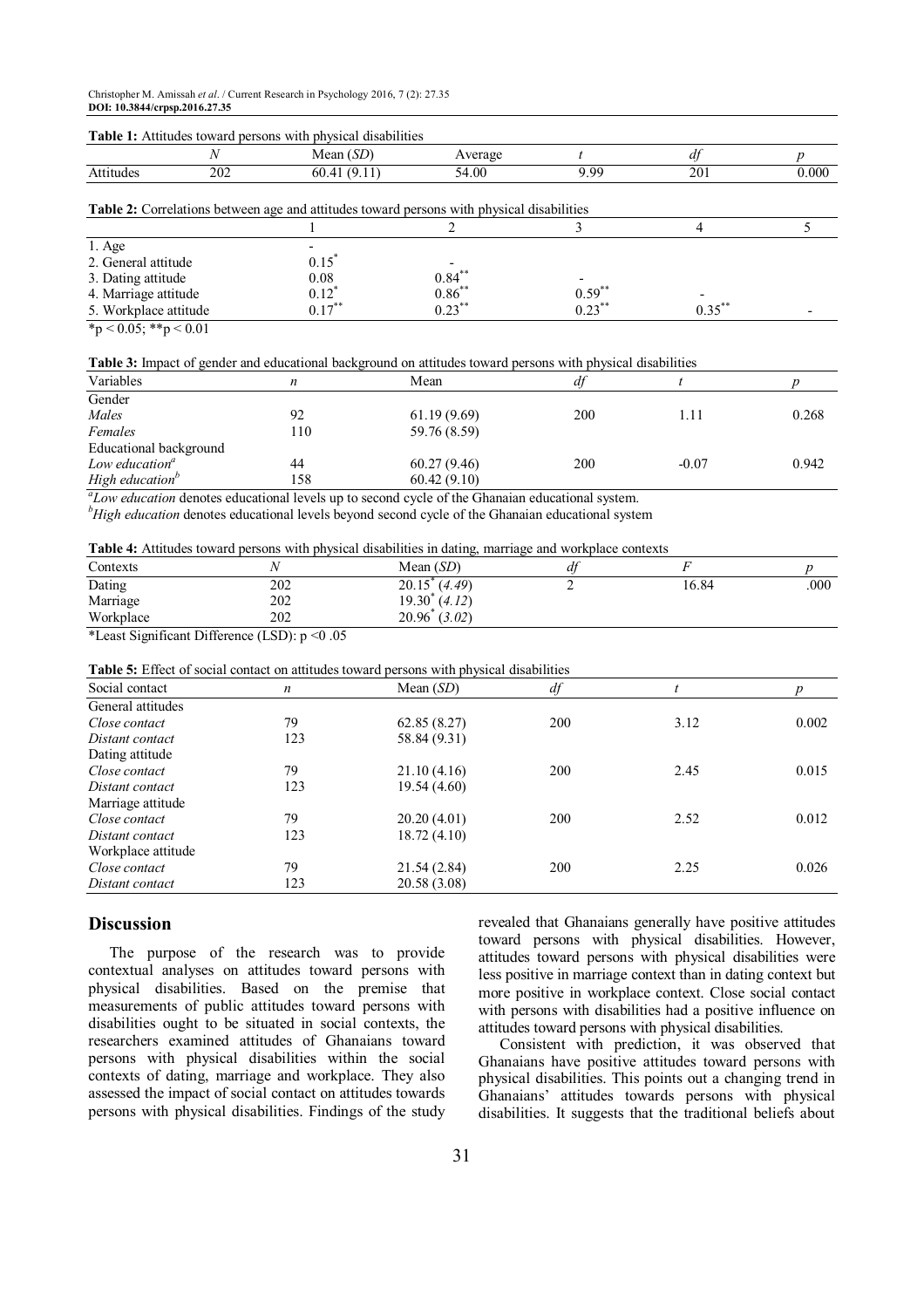disabled individuals are consistently paving way for modern conceptions of disability within the Ghanaian society. Thus, the current finding has a good fit with the transitional socio cultural milieu of Ghana. The finding also reinforces that of Walker (1982) which showed above-average favorability ratings of Ghanaians' attitudes toward the mentally retarded.

Though the attitudes of Ghanaians toward persons with physical disabilities were generally positive, significant differences were observed in specific social contexts. Whenever social contexts required greater intimacy and bond, attitudes toward persons with physical disabilities became less positive. Attitudes toward persons with physical disabilities were less positive in marital relationship compared to dating and workplace contexts. This may be due to the fact that marriage brings individuals closer together and imposes the responsibility of complete acceptance and support for each other. It is in such context of greater intimacy that individuals make less favorable evaluation of persons with physical disabilities, particularly as a potential marriage partner. Thus, people would likely date persons with physical disabilities or, even more likely, work with them, than to have a marital relationship with them. Likewise, attitudes toward persons with physical disabilities were less positive in dating relationship than in the workplace context. Just like marriage, dating imposes certain responsibilities on partners. However, unlike marriage, one can easily opt out of dating relationship. Compared with dating relationship, individuals may prefer to interact with persons with physical disabilities in the workplace context. These findings clearly show that the degree of intimacy in social contexts defines the nature of individuals' attitudes toward persons with physical disabilities.

In line with expectation, it was observed that respondents with close social affiliation with persons with disabilities showed more positive attitudes toward persons with physical disabilities than those without such affiliation. This observation sustains earlier research findings that prior or current social contact with a disabled person exerts a positive influence on attitudes toward persons with disabilities (Erbaydar *et al*., 2015; Rosenbaum *et al*., 1988; Scior, 2011). Individuals' attitudes toward persons with disabilities become more favorable as social distance decreases (de Laat *et al*., 2013; Vignes *et al*., 2009). In the present study, individuals who reported some form of affiliation or continuous social contact with a person with physical disabilities were more positive in their attitudes than those without such contact or affiliation. This suggests that social contact is vital in promoting positive attitudes toward persons with physical disabilities.

Not all studies have found positive influence of social contact on attitudes toward persons with disabilities. Evidence presented by Bossaert *et al*. (2011) and

Findler *et al*. (2007) showed no effect of acquaintance or social contact on attitudes toward persons with disabilities. In the case of Bossaert *et al*. (2011), social contact nearly predicted attitudes. Perhaps, the method of investigation may account for these null findings. Having distinguished between knowing someone with a disability and having a disabled friend, Vignes *et al*. (2009) found positive attitudes among individuals with a disabled friend but not among those with mere contact with disabled persons. For social contact to predict attitudes, it is necessary to consider the degree of intimacy within social relationships. Close social contact like friendship is more likely to predict favorable attitudes than distant or less-intimate social contact.

Despite the remarkable findings, the study is limited in scope. Although human disabilities are expressed in various forms such as intellectual disability, mental disability and physical disability, the present study focused solely on physical disabilities. This means that the findings and conclusions drawn in this study should best be understood and interpreted within the context of physical disabilities.

## *Recommendations*

As revealed in the study, attitudes of Ghanaians toward persons with physical disabilities were less positive in dating and marriage contexts than in workplace context. Consequently, there is a need for interventional measures that will make persons with physical disabilities become more attractive in dating and marital relationships. Such measures should aim at improving the living standards and the general wellbeing of persons with physical disabilities. In this regard, the government should ensure that the needs and aspirations of persons with disabilities are catered for and their rights protected in order for them to realize their utmost potential. In addition, the government should make available and accessible some material and/or financial benefits for the improvement of the living standard of persons with disabilities, especially those living below the poverty threshold. Such benefits may be in the form of affordable housing, unemployment allowances, healthcare coverage and accessible recreational facilities. At the moment, persons with disabilities in most developing countries including Ghana lack these benefits. Improving the living conditions of persons with disabilities will elicit feelings of self-worth and self-respect among persons with disabilities and also create a more positive perception among the public. This ultimately will make persons with physical disabilities become more attractive for dating and marital relationships.

Based on the finding that close social contact with persons with disabilities leads to more positive attitudes toward persons with physical disabilities, it is recommended that greater social contact with disabled persons be promoted in schools, workplaces and the community at large. In the view of Erbaydar *et al*.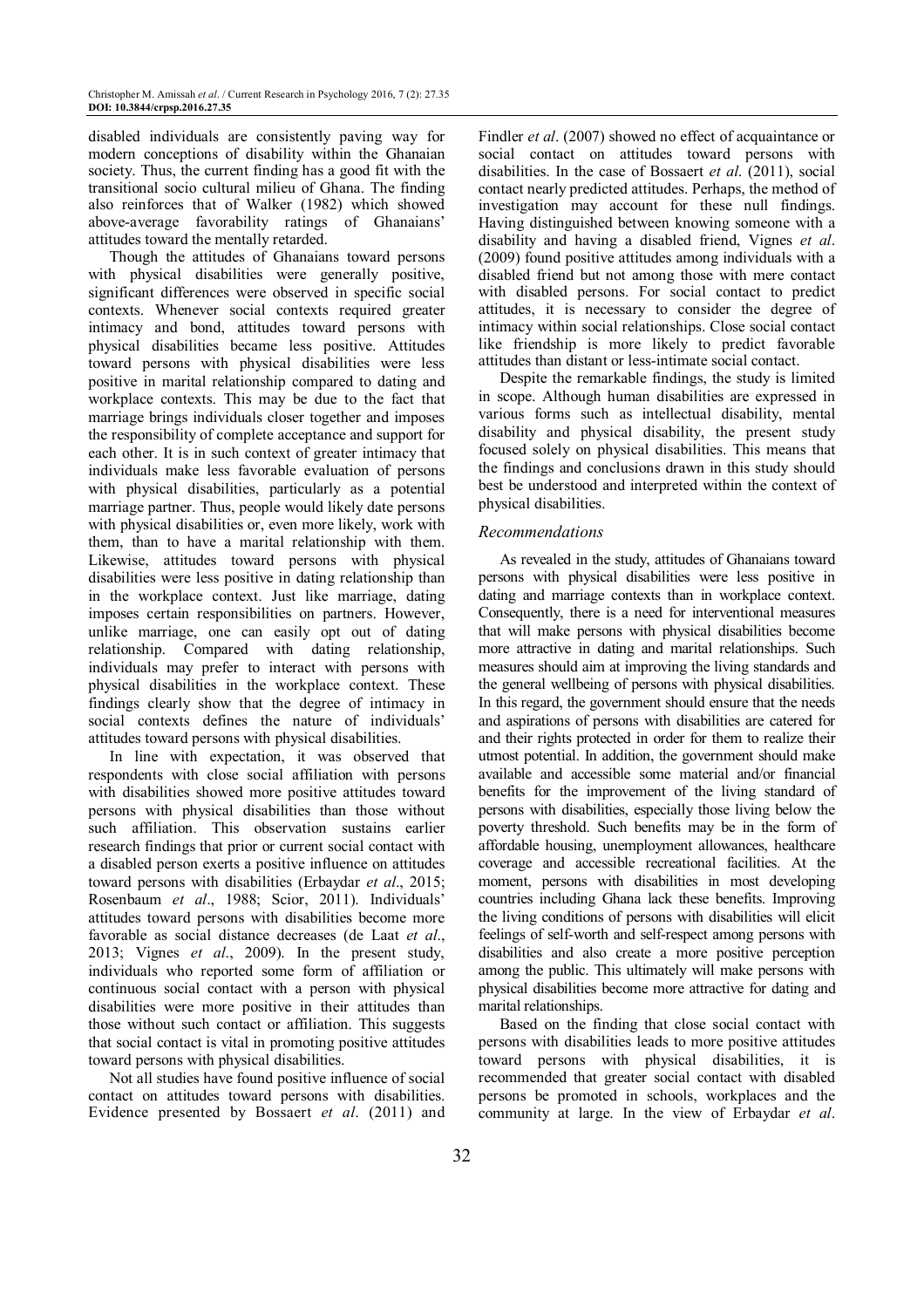(2015), interventions aimed at increasing awareness of and interaction with, persons with disabilities may be useful in efforts to improve attitudes toward persons with disabilities. Close social contact and interaction with persons with physical disabilities can be promoted through the following ways.

First, educational authorities and teachers should create environments that encourage interaction between the physically-disabled and their physically-abled counterparts. Government should institute policies that will ensure that students with disabilities and those without disabilities are assigned to same dormitories in schools. Such early contact and interaction will enhance greater understanding and positive feelings toward persons with disabilities.

At the workplace, employers should put in place interventions that promote co-worker interaction and appreciation of diversity to make employees learn to understand and appreciate disabled employees and truly accept them. At the same time, employers especially those in private businesses should provide a conducive environment for persons with disabilities to be involved in productive activities in order to foster their development and the utilization of available resources to enhance their effectiveness. Their effectiveness at work will enable them to win the respect of their abled counterparts and create positive public perception on disability in general. Government should institute policies that will make employees with disabilities and those without disabilities share offices and other occupational facilities in order to create opportunities for close social contact. This will be useful in promoting more positive attitudes toward persons with disabilities.

Finally, systematic interventional measures should be instituted at the macrostructural level to address sociocultural beliefs and practices that limit social contact with persons with disabilities. An effective way to change traditional negative beliefs and practices against persons with disabilities is through public education. After a critical review of 22 studies, Seewooruttun and Scior (2014) concluded that the most promising interventional measures are those aimed at increasing public knowledge of disability through education. Ghanaians should be well educated about the scientific causes of physical disabilities and the significant contributions that persons with physical disabilities could make, if allowed, to national development. They must be educated to dispel prejudices and stereotypes assigned to physical disabilities and accompanying discriminatory behaviors. For instance, the idea that persons with disabilities cannot serve as 'chiefs' in the Ghanaian chieftaincy institution should be vehemently confronted and condemned. Conscious and concerted efforts should be made to highlight and bring to the fore the competence and capabilities of persons with disabilities. Particularly, promoting competent individuals with disabilities into positions of power will serve as empowerment to persons with disabilities and, at the same time, help dispel public prejudices against them.

## **Conclusion**

The study has provided contextual knowledge on attitudes toward persons with physical disabilities. It is confirmed in the study that attitudes toward persons with physical disabilities are functions of social context. While Ghanaians generally portrayed positive attitudes toward persons with physical disabilities, their attitudes appeared less positive in marriage context than in dating and workplace contexts and less positive in dating context than in workplace context, suggesting that attitudes toward persons with physical disabilities become less positive in situations where greater intimacy is required. As DeLoach (1994) noted, people are more willing to interact with persons with disabilities as co-workers than as potential dating or marriage partners. Consistent with literature, close social contact led to more positive attitudes among respondents. This suggests that the degree of intimacy in a social context largely defines the nature of attitudes toward persons with physical disabilities. The findings thus highlight the need for policy makers and advocacy groups to consider the creation of close social contacts between the general public and persons with physical disabilities. It is hoped that should government and other relevant stakeholders pay heed to the actiondriven recommendations suggested in this research, public perception and attitudes toward persons with physical disabilities will improve.

## **Acknowledgement**

The authors acknowledge the significant role played by their research assistants in data collection.

## **Funding Information**

The authors received no financial support for this research.

#### **Author's Contributions**

**Christopher M. Amissah:** Conceived the study; planned, designed and conducted the study; developed the manuscript.

**Christopher K. Gadosey:** Supervised data collection; planned, designed and conducted the study; developed the manuscript.

**Kingsley Nyarko and Collins B. Agyemang:** Planned, designed and conducted the study; developed the manuscript.

## **Ethics**

Authors have no conflict of interest. All ethical requirements on research with human participants were fully upheld.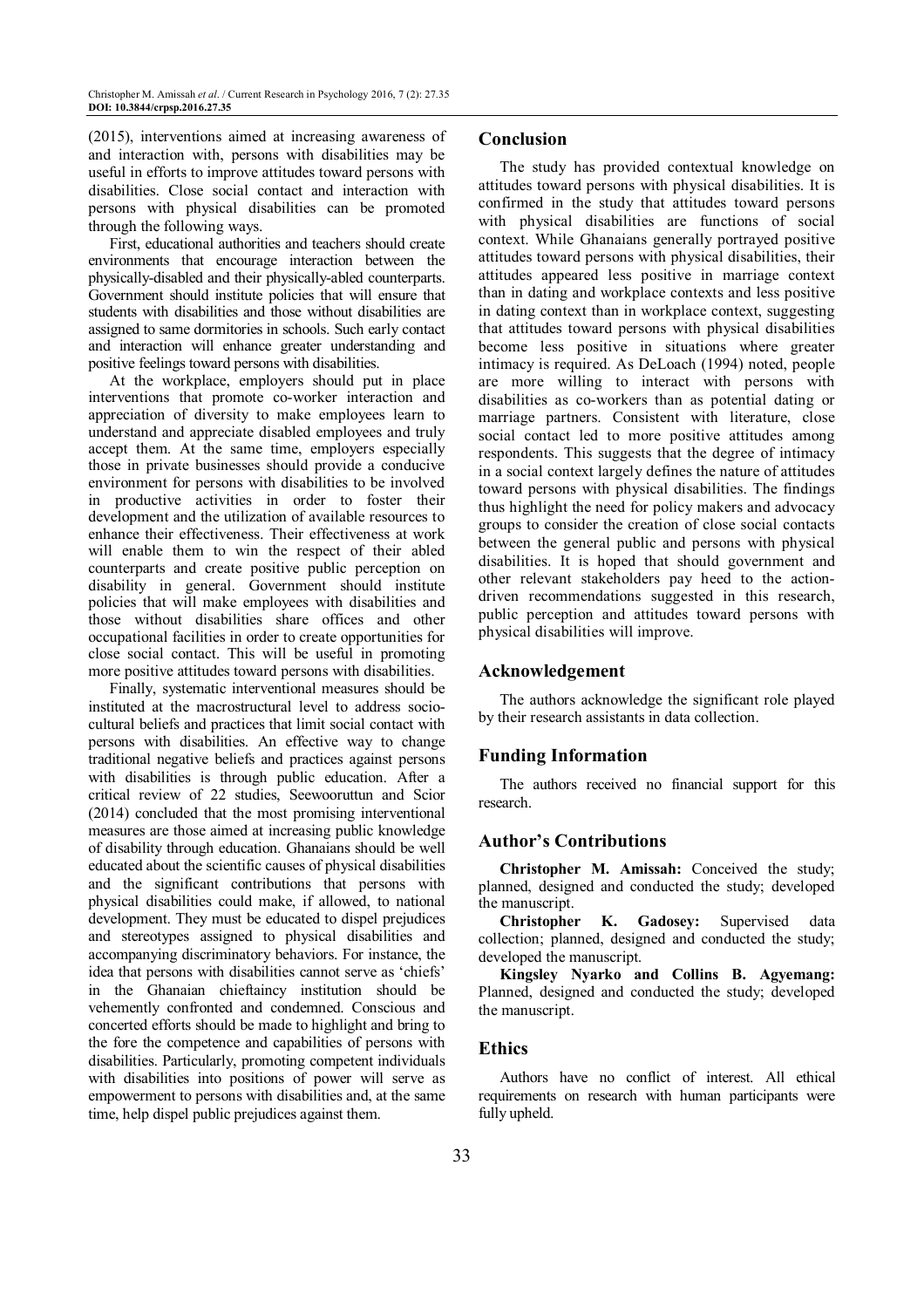## **References**

- Abotchie, C., 2008. Social Change in Ghana. 1st Edn., Ghana Universities Press, Accra.
- Ajzen, I., 1988. Attitudes, Personality and Behavior. 1st Edn., Dorsey, Chicago.
- Ajzen, I., 2001. Nature and operations of attitudes. Ann. Rev. Psychol., 52: 27-58.
- Ajzen, I. and M. Fishbein, 1980. Understanding Attitudes and Predicting Social Behavior. 1st Edn., Prentice-Hall, Englewood Cliffs, ISBN-10: 0139364439, pp: 278.
- Angela, B.M., 2015. Employment of persons with disabilities. Proc. Soc. Behav. Sci., 191: 979-983.
- Armstrong, M., C. Morris, C. Abraham and M. Tarrant, 2017. Interventions utilizing contact with people with disabilities to improve children's attitudes towards disability: A systematic review and metaanalysis. Disability Health J., 10: 11-22.
- Boman, T., A. Kjellberg, B. Danermark and E. Boman, 2014. Can people with disabilities gain from education? Similarities and differences between occupational attainment among persons with and without disabilities. Work, 49: 193-204.
- Boman, T., A. Kjellberg, B. Danermark and E. Boman, 2015. Employment opportunities for persons with different types of disability. Eur. J. Disability Res., 9: 116-129.
- Bossaert, G., H. Colpin, S.J. Pijl and K. Petry, 2011. The attitudes of Belgian adolescents towards peers with disabilities. Res. Dev. Disabilities, 32: 504-509.
- Brodwin, M.G. and L.M. Orange, 2002. Attitudes Toward Disability. In Rehabilitation Services: An Introduction for the Human Services Professional Andrew, J.D. and C.W. Faubion (Eds.), Osage Beach, MO: Aspen Professional Services, pp: 174-197.
- Buljevac, M., M. Majdak and Z. Leutar, 2012. The stigma of disability: Croatian experiences. Disability Rehabilitat., 34: 725-732.
- Chubon, R., 1982. An analysis of research dealing with the attitudes of professionals toward disability. J. Rehabilitat., 48: 25-30.
- Daruwalla, P., 1999. Attitudes, disability and the hospitality and tourism industry. PhD Thesis, University of Newcastle, Australia.
- de Laat, S., E. Freriksen and M.P.J. Vervloed, 2013. Attitudes of children and adolescents toward persons who are deaf, blind, paralyzed or intellectually disabled. Res. Dev. Disabilities, 34: 855-863.
- De Vaus, D., 2002. Surveys in Social Research. 1st Edn., Taylor and Francis, London, ISBN-10: 0415268575, pp: 379.
- DeLoach, C., 1994. Attitudes toward disability: Impact on sexual development and forging of intimate relationships. J. Applied Rehabilitat. Counsel., 25: 18-25.
- Erbaydar, N.P., O.K. Caman and N. Cilingiroglu, 2015. How do municipality employees in Ankara approach persons with disabilities? Disability Health J., 6: 391-398.
- Findler, L., N. Vilchinsky and S. Werner, 2007. The Multidimensional Attitudes Scale toward persons with disabilities (MAS). Rehabilitat. Counsel. Bull., 50: 166-176.
- GSS, 2012. Population and Housing Census: Summary Report of Final Results. 1st Edn., Ghana Statistical Service, Accra.
- Goffman, E., 1963. Stigma. 1st Edn., Prentice Hall, Englewood Cliffs.
- Goffman, E., 1968. Theory of Social Stigma. 1st Edn., Prentice Hall, Englewood Cliffs, NJ.
- Gordon, E.D., P.M. Minnes and R.R. Holden, 1990. The structure of attitudes toward persons with a disability, when specific disability and context are considered. Rehabilitat. Psychol., 35: 79-90.
- Goreczny, A.J., E. Bender, G. Caruso and C.S. Feinstein, 2011. Attitudes toward individuals with disabilities: Results of a recent survey and implications of those results. Res. Dev. Disabilities, 32: 1596-1609.
- Grand, S.A., J.E. Bernier and D.C. Strohmer, 1982. Attitudes toward disabled persons as functions of social context and specific disability. Rehabilitat. Psychol., 27: 165-174.
- Green, S.E., 2003. "What do you mean 'what's wrong with her?": Stigma and the lives of families of children with disabilities. Soc. Sci. Med., 57: 1361-1374.
- Hatzenbuehler, M.L., J.C. Phelan and B.G. Link, 2013. Stigma as a fundamental cause of population health inequalities. Am. J. Public Health, 103: 813-821.
- Hergenrather, K. and S. Rhodes, 2007. Exploring undergraduate student attitudes toward persons with disabilities: Application of the disability social relationship scale. Rehabilitat. Counsel. Bull., 50: 66-77.
- Hergenrather, K.C., S.D. Rhodes and R.S. McDaniel, 2005. Correlates of job placement: Public rehabilitation counselors and consumers living with AIDS. Rehabilitat. Counsel. Bull., 48: 157-167.
- Karnilowicz, W., W. Sparrow and A. Shinkfield, 1994. High school students' attitudes toward performing social behaviors with mentally retarded and physically disabled peers. J. Soc. Behav. Personality, 9: 65-80.
- Katz, I., 1981. Stigma: A Social Psychological Analysis. 1st Edn., Lawrence Erlbaum Associates, Inc., Hillsdale.
- Kurzban, S., L. Davis and J.S. Brekke, 2010. Vocational, social and cognitive rehabilitation for individuals diagnosed with schizophrenia: A review of recent research and trends. Curr. Psychiatry Rep., 12: 345-355.